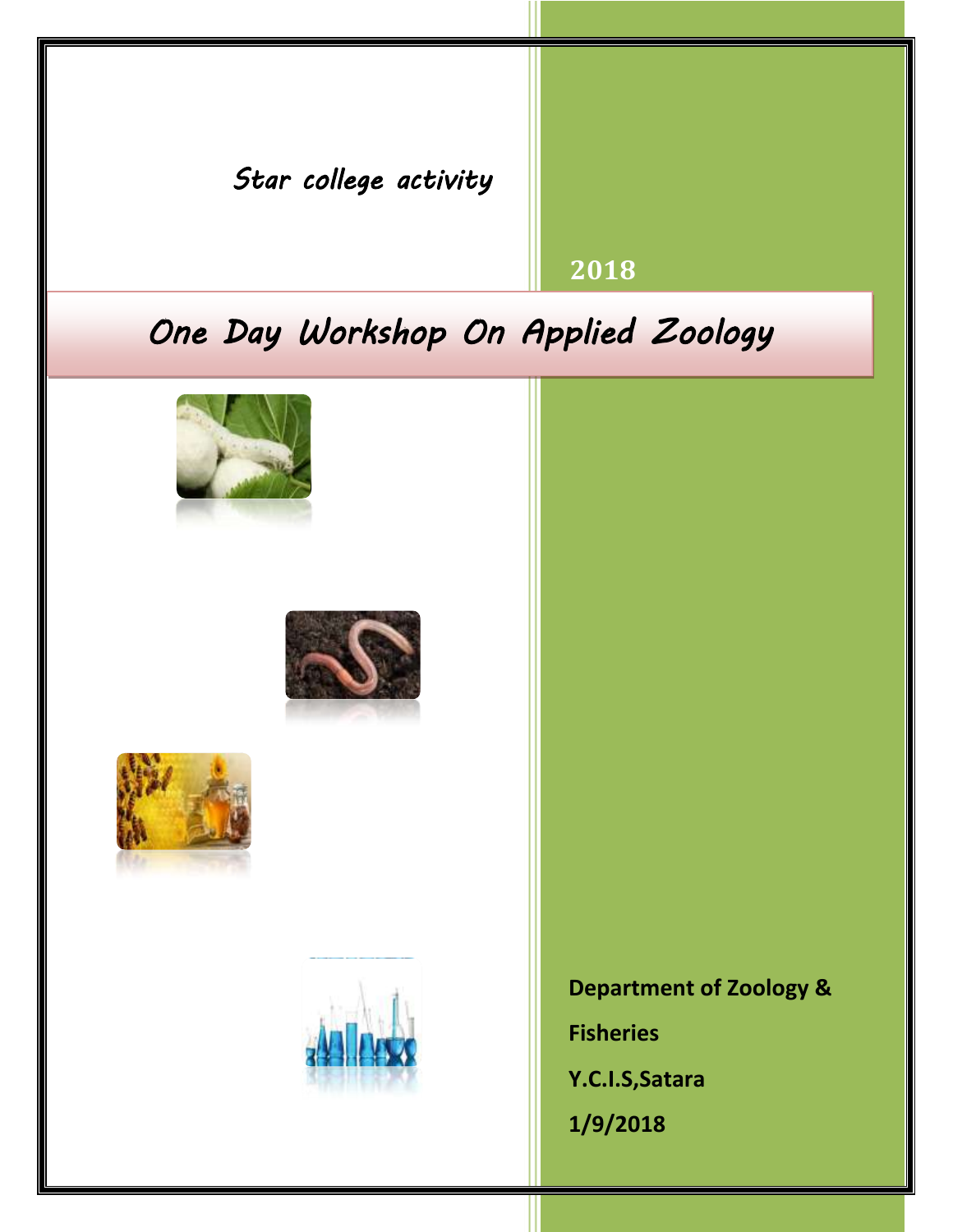## **A Report on**

## **"One Day Workshop On Applied Zoology"**

## **Under Star college activity**

## **9 th January, 2018**

An one day workshop Applied zoology was organized by Department of Zoology and fisheries, Yashavantrao Chavan Institute of Science, Satara under Star College Activity on **9 th January 2018**. This workshop was benefitted to **78** students from Y.C. college of science, Karad, L. B. S. College, Satara, Shivaji university, Kolhapur, Rajendra Mahavidyalaya, Khandala, Y. C. I. S., Satara and most importantly there was participation of **11** farmers in this workshop and all the faculty members of zoology department.

The resource persons for this workshop were, **Dr. A. D. Jadhav**, Department of Zoology, Shivaji University Kolhapur, **Dr. M. P. Bhilave**, Department of Zoology, Shivaji University , **Dr. M. V. Shantakumar** ,Department of Zoology, Shivaji University , Mr.D.D Thorat from Balasaheb Desai college ,Patan delivered lecture on Sericulture, Water Analysis and Apiculture ,Vermicomposting respectively in four Session.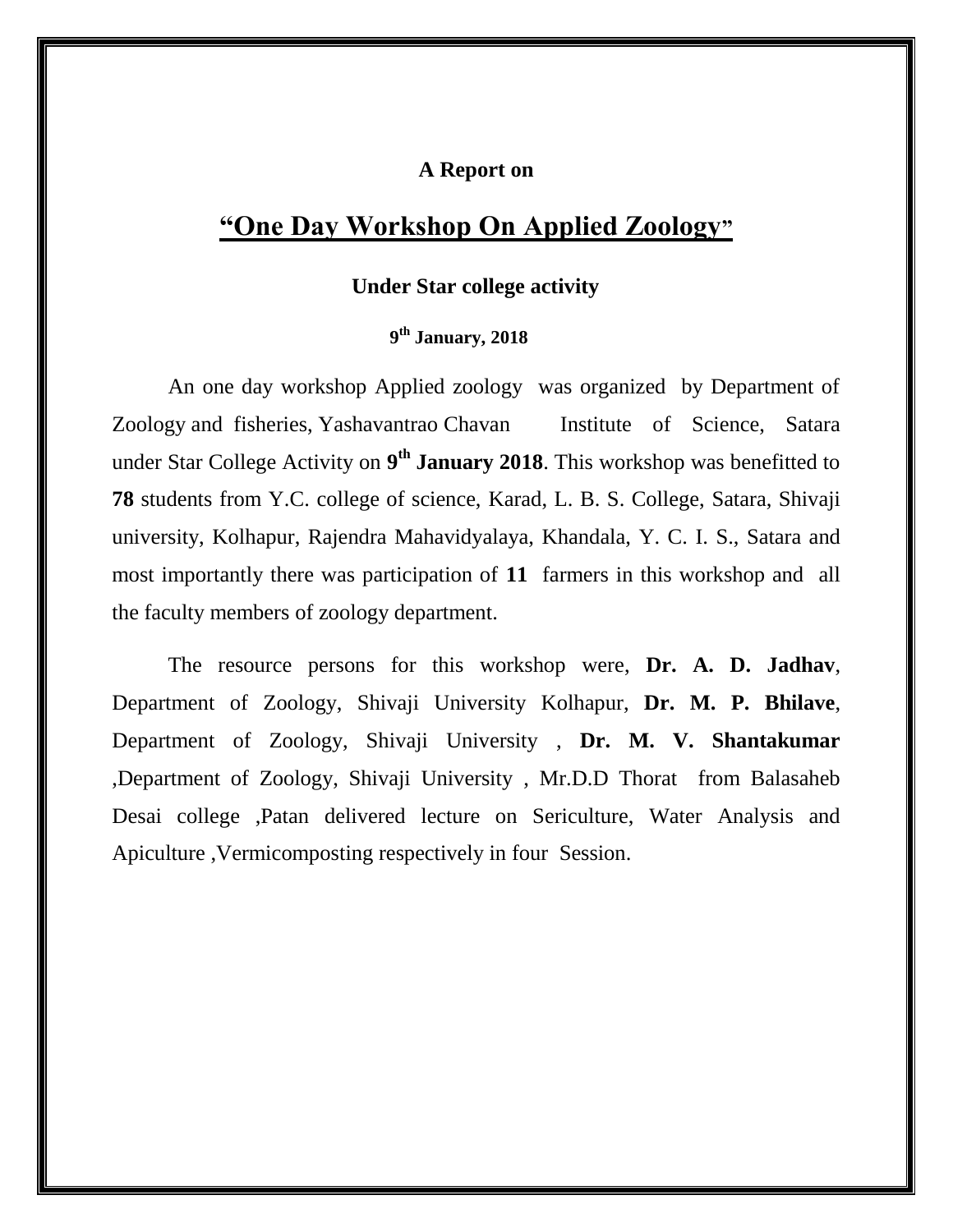

The Workshop started by giving introductory Speech by **Dr. V. Y. Deshpande** Head, Department of Zoology, Yashavantrao Chavan Institute of Science, Satara. Honorable vice Principal **Dr. H. V. Deshmukh** inaugurated the workshop and addressed the students regarding upcoming opportunities in applied zoology. After the inauguration the sessions were started on Vermicomposting, Sericulture ,Apiculture ,Water analysis.

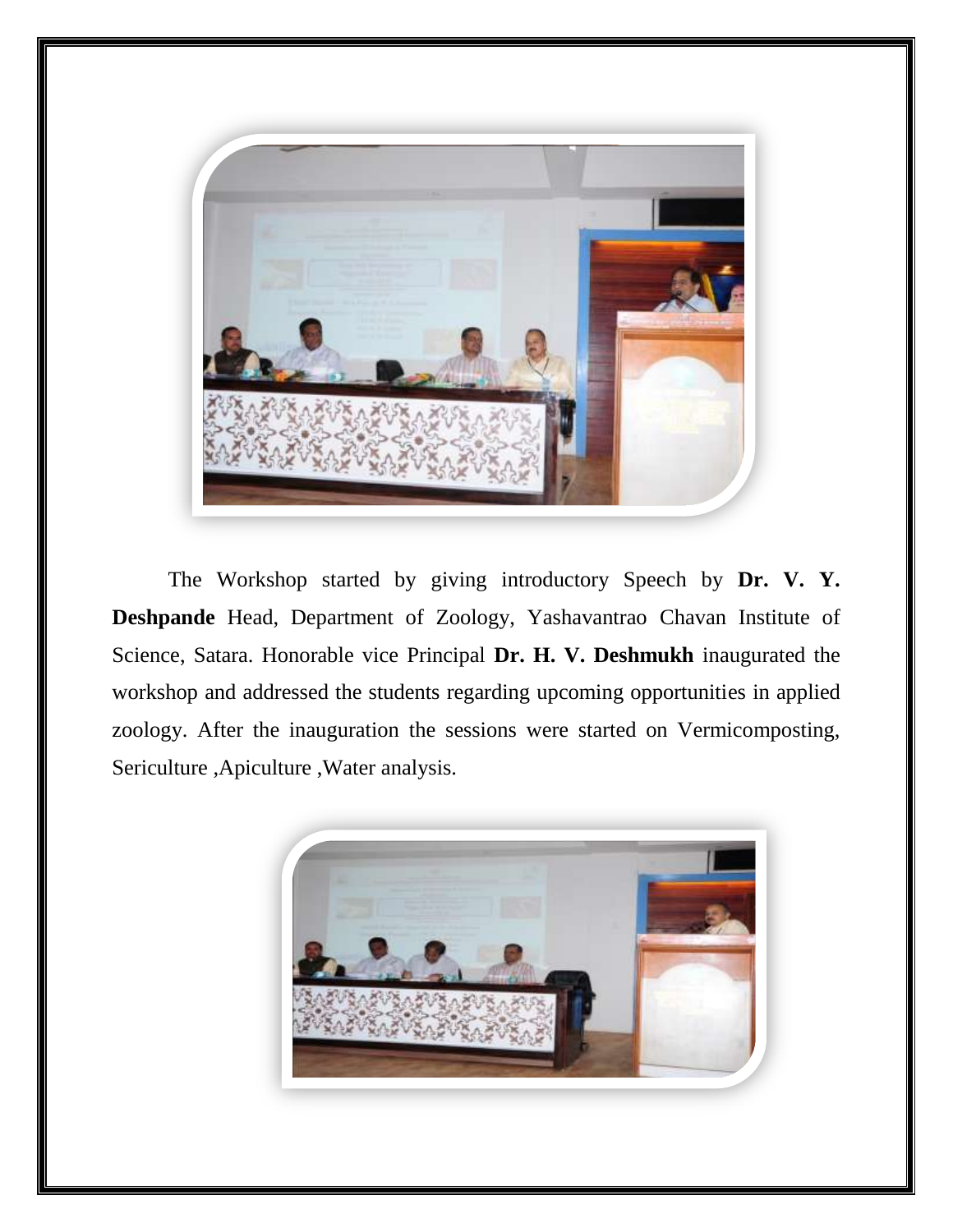

Mr.D.D Thorat had given very informative speech on Vermitechnology. In that he had explained different suitable species of earthworm, Vermicomposting preparation methods, harvesting properties, preparation of vermiwash, benefits of vermicompost such as: It improves soil aeration, improves water holding capacity,enhances germination, plant growth, and crop yield, improves root growth and structure, enriches soil with microorganisms, adding [plant hormones](https://en.wikipedia.org/wiki/Plant_hormone) such as [auxins](https://en.wikipedia.org/wiki/Auxins) and [gibberellic acid](https://en.wikipedia.org/wiki/Gibberellic_acid) and economic uses biowastes conversion, elimination of biowastes from the waste stream, reduces contamination of other recyclables, creates low-skill jobs at local level.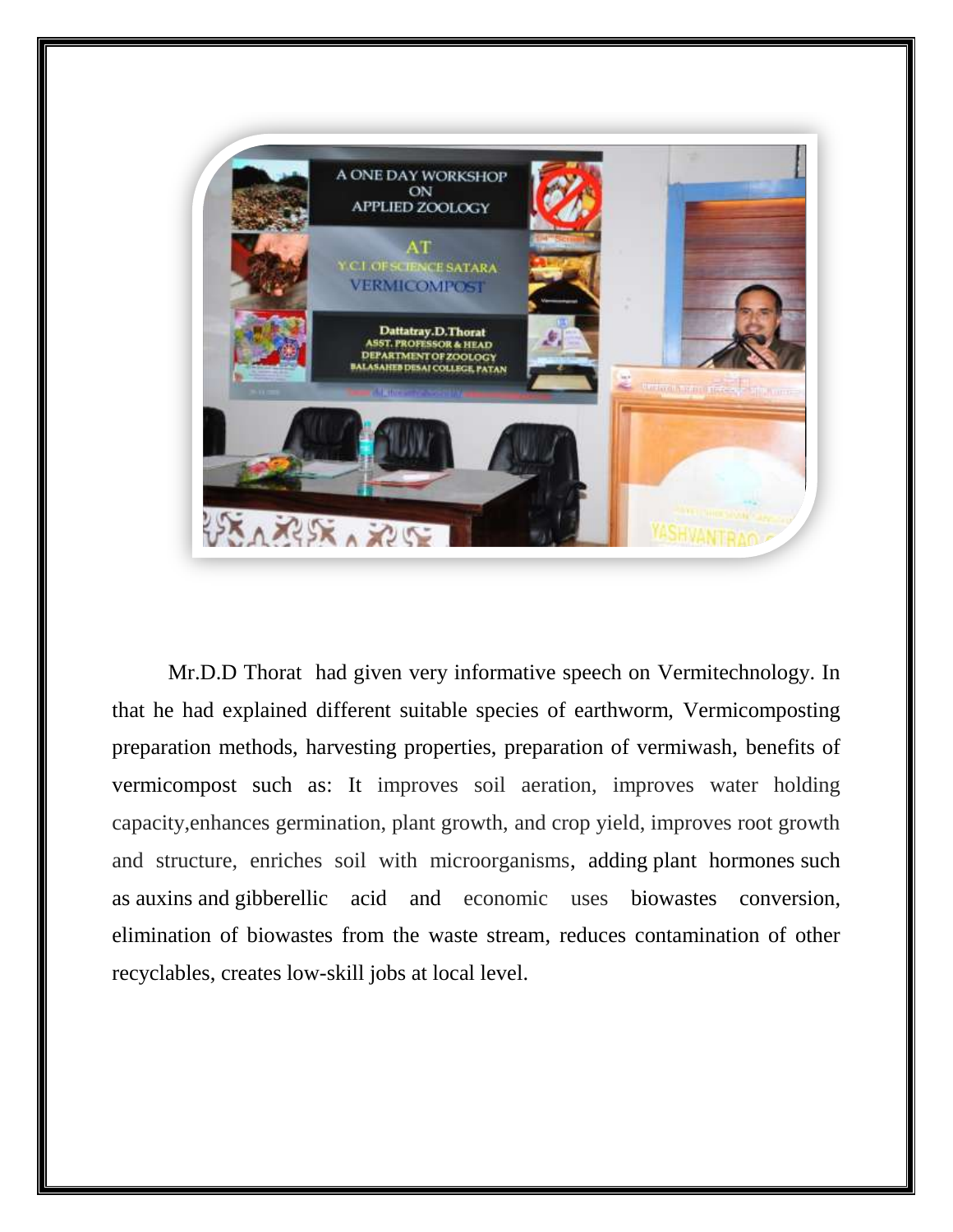

Another session was taken by **Dr. A. D. Jadhav** on Sericulture in which he explained the procedures and requirements used in sericulture, steps used in rearing the silkworms, conditions to be applied, feeding of silkworms, also guided on to how to prevent silkworms from diseases.

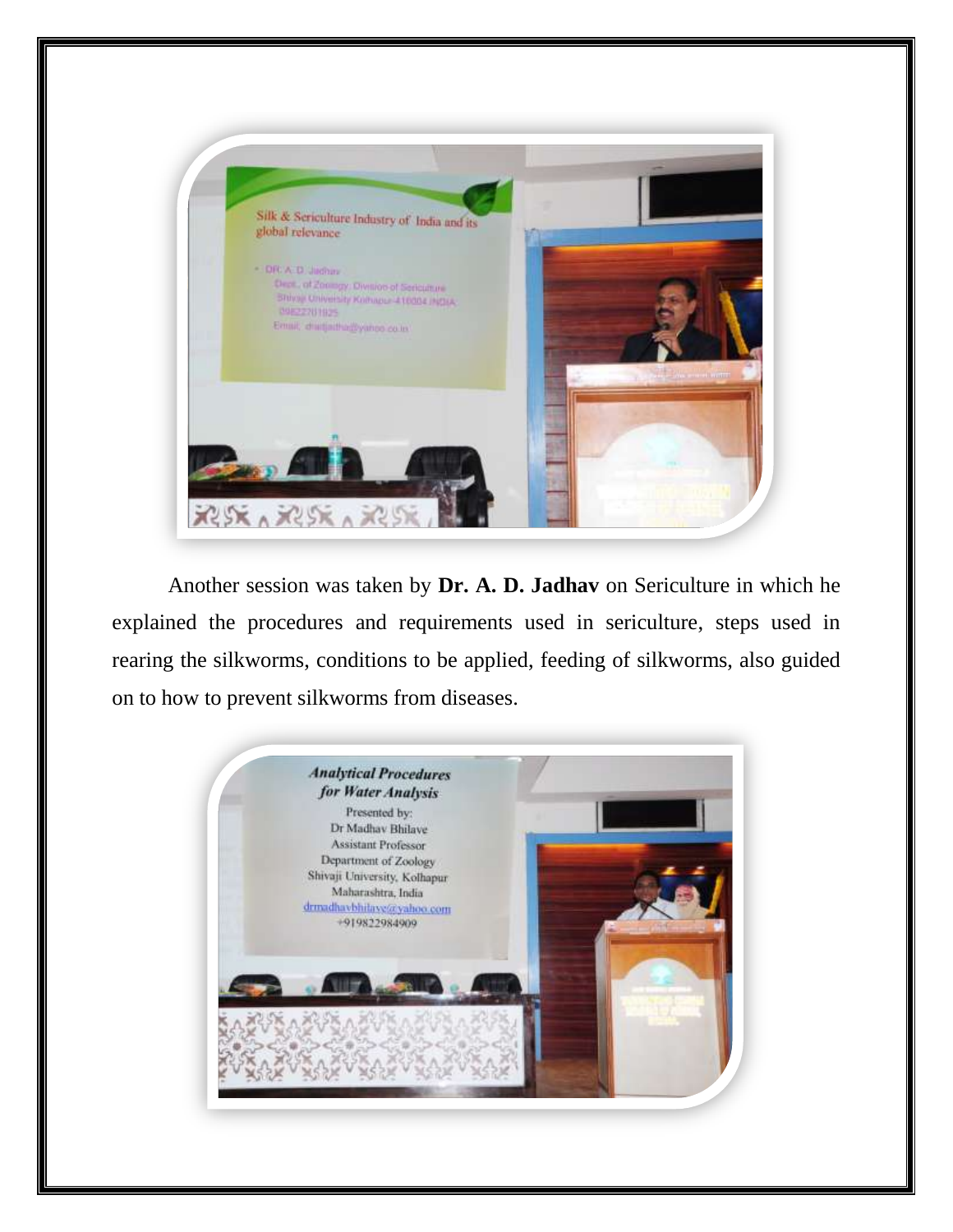Third session was taken by **Dr. M.P. Bhilave** on Water analysis in which he discussed the quality control of water by using different experimental methods.



After this fourth session was conducted on Apicultutre which was taken by Dr.Santhakumar Manne ,in which he explained first the economical importance on

Apiculture ,also he explained how a zoology graduate can do a good business of apiculture by selling a good product of honeybees by applying a their knowledge of types of honeybees should be used for honey casting ,their development ,habits ,dos and donts ,and management regarding this topic .